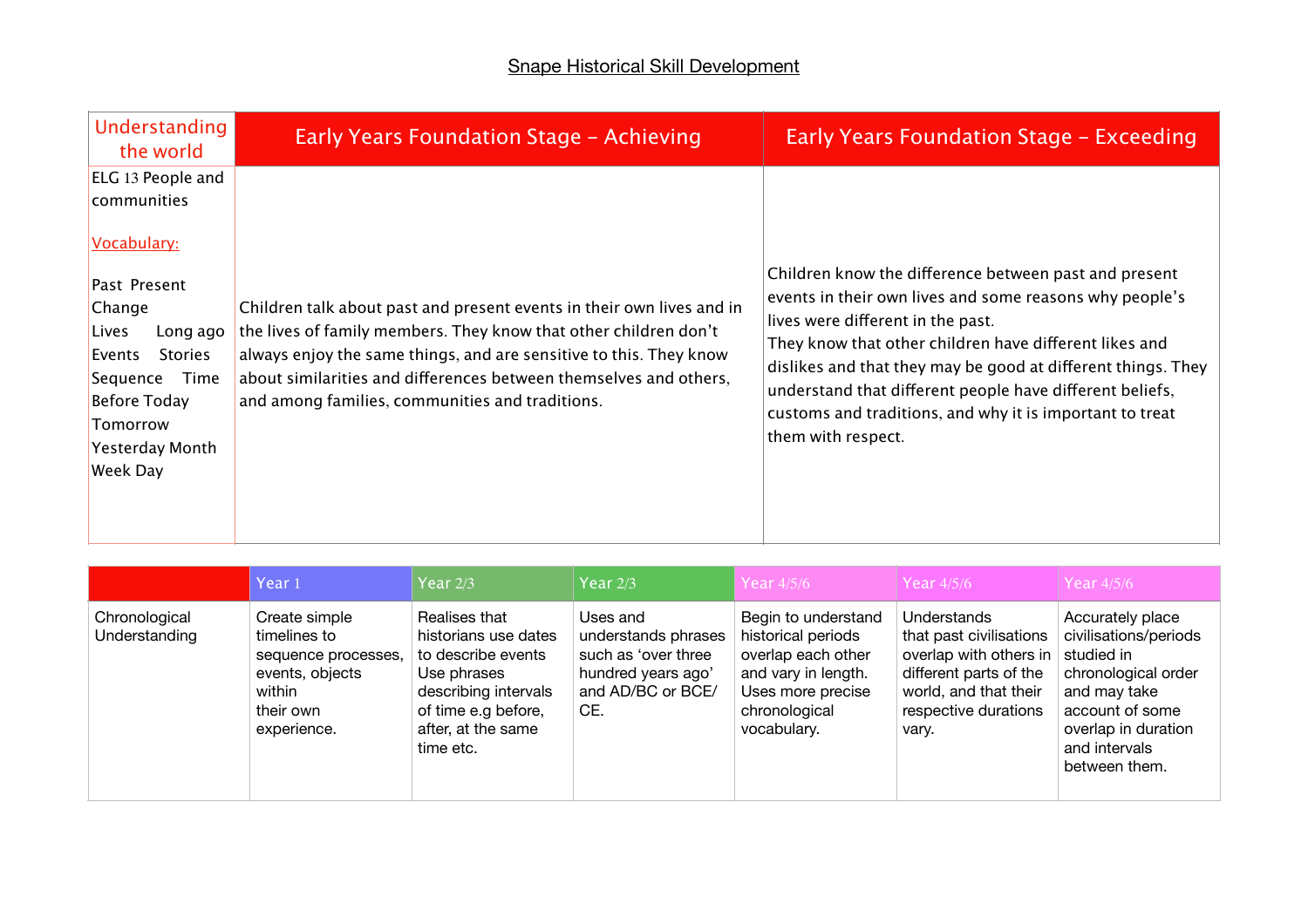|                                  | Year <sub>1</sub>                                                                                                                                                              | Year $2/3$                                                                                                                                                                                 | Year $2/3$                                                                                                                        | Year 4/5/6                                                                                                                                                                                                                       | Year 4/5/6                                                                                                                                                                                                                                                                                                               | Year 4/5/6                                                                                                                                                                                                                                                                          |
|----------------------------------|--------------------------------------------------------------------------------------------------------------------------------------------------------------------------------|--------------------------------------------------------------------------------------------------------------------------------------------------------------------------------------------|-----------------------------------------------------------------------------------------------------------------------------------|----------------------------------------------------------------------------------------------------------------------------------------------------------------------------------------------------------------------------------|--------------------------------------------------------------------------------------------------------------------------------------------------------------------------------------------------------------------------------------------------------------------------------------------------------------------------|-------------------------------------------------------------------------------------------------------------------------------------------------------------------------------------------------------------------------------------------------------------------------------------|
| Characteristics of the<br>Period | Shows awareness of<br>significant features<br>not seen today and<br>recognises how<br>things could be<br>different in the past.                                                | Recognise and<br>describe in simple<br>terms, some<br>characteristic<br>features of a person<br>or period studied.<br>Increasingly uses<br>period specific<br>language in<br>explanations. | Describe main<br>features associated<br>with the period/<br>civilisation studied,<br>mostly using period<br>specific<br>Language. | Give simple<br>explanations that not<br>everyone in<br>the past lived in the<br>same way.<br>Consistently uses<br>period specific<br>language in<br>explanations.                                                                | Understands that<br>some past<br>civilisations in<br>different parts of the<br>world have some<br>important similarities.<br>Identify and make<br>links between<br>significant<br>characteristics of a<br>period/civilisation<br>studied and others<br>studied previously.                                               | Contrast and make<br>some significant links<br>between civilisations/<br>periods studied.<br>Give reasoned<br>explanations with<br>reference to<br>significant examples<br>of some connections<br>between ways of life<br>in the different<br>civilisations and<br>periods studied. |
| Continuity and<br>Change         | Match old objects to<br>people or situations<br>from the past.<br>Describe how some<br>aspects of life today<br>differ from the past<br>using simple<br>historical Vocabulary. | Talk about similarities<br>and differences<br>between then and<br>now.                                                                                                                     | Describe some<br>changes in history<br>over a period of time<br>and identify some<br>things which stayed<br>the same.             | Describe and give<br>some examples of a<br>range of changes at<br>particular points in<br>history while some<br>things remained the<br>same.<br>Explain why changes<br>in different places<br>might be connected<br>in some way. | Give simple<br>explanations with<br>simple examples of<br>why change<br>happened during<br>particular events/<br>periods.<br>Understands that<br>there are usually a<br>combination of<br>reasons for any<br>change.<br>Understands that<br>changes do not<br>impact everyone in<br>the same way or at<br>the same time. | Understands that<br>changes in different<br>places and periods<br>can be connected.<br>Has an overview of<br>the kinds of things<br>that impact on<br>history and are<br>continuous through<br>time and the kinds of<br>things impacting<br>change significantly.                   |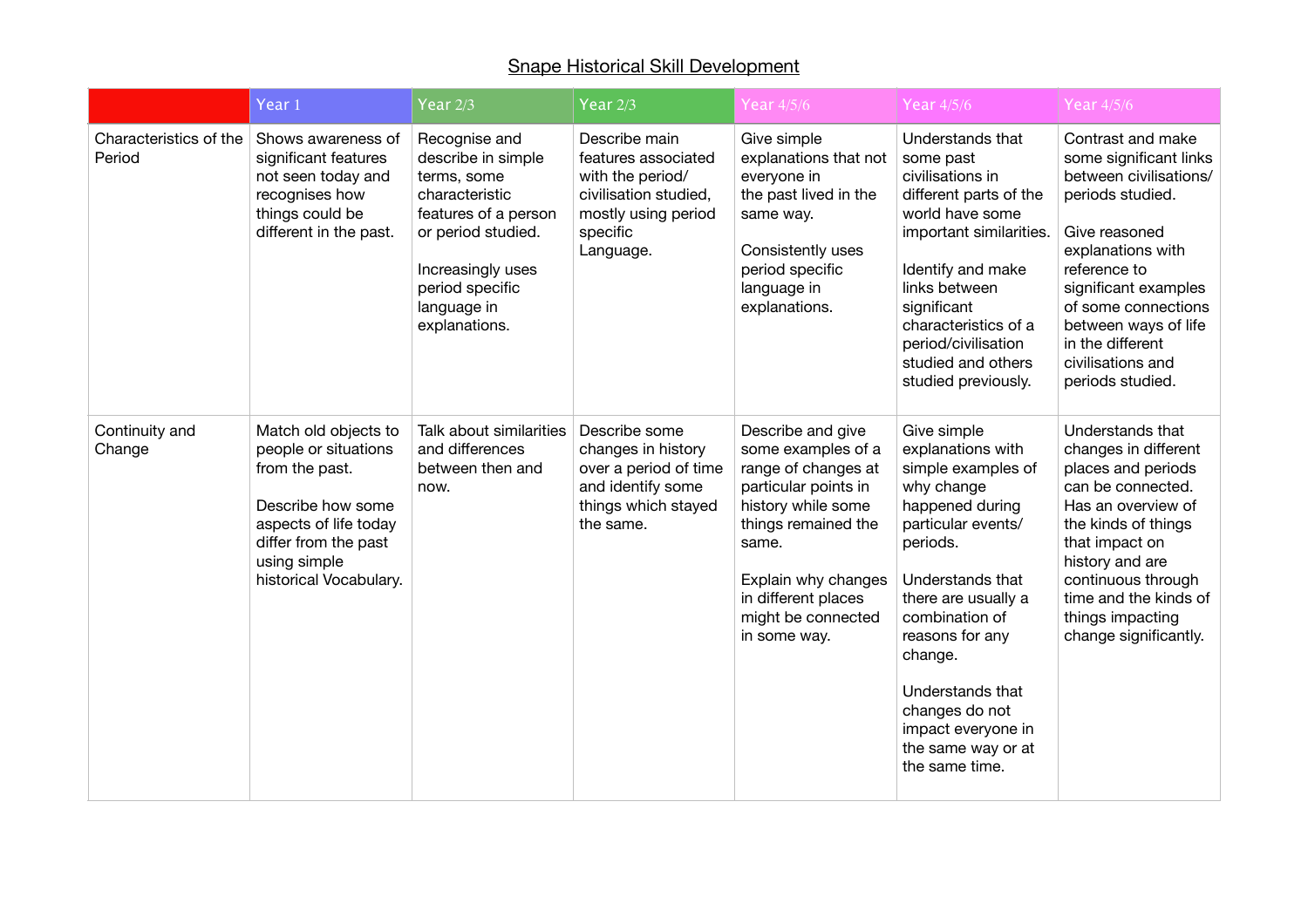|                              | Year <sub>1</sub>                                                                                                                     | Year $2/3$                                                                                                                                                   | Year $2/3$                                                                                                                                                 | Year 4/5/6                                                                                                                                                                                                 | Year 4/5/6                                                                                                                                                                                                                                                           | Year 4/5/6                                                                                                                                                                                                                                                                                                                                   |
|------------------------------|---------------------------------------------------------------------------------------------------------------------------------------|--------------------------------------------------------------------------------------------------------------------------------------------------------------|------------------------------------------------------------------------------------------------------------------------------------------------------------|------------------------------------------------------------------------------------------------------------------------------------------------------------------------------------------------------------|----------------------------------------------------------------------------------------------------------------------------------------------------------------------------------------------------------------------------------------------------------------------|----------------------------------------------------------------------------------------------------------------------------------------------------------------------------------------------------------------------------------------------------------------------------------------------------------------------------------------------|
| Cause and<br>Consequence     | Give simple<br>explanations why a<br>person from the past<br>acted as they did<br>and talk about<br>consequences of<br>those actions. | Describe in simple<br>terms the causes<br>and/or<br>consequences of an<br>important historical<br>event offering more<br>than one example of<br>its results. | Describe the causes<br>and/or<br>consequences of an<br>important historical<br>event offering more<br>than one example of<br>its results.                  | Describe with simple<br>examples different<br>types of causes<br>seeing that events<br>happen for different<br>reasons, not just<br>human action.                                                          | Explain<br>consequences in<br>terms of immediate<br>and longer term<br>effects and/or that<br>people were affected<br>differently.<br>Link causes or<br>explain that one<br>cause might be<br>linked to another<br>making an event<br>much more likely to<br>happen. | Explain the causes<br>and consequences<br>of quite complex<br>events, even though<br>they might still link<br>some in a simple<br>way.                                                                                                                                                                                                       |
| Historical<br>Interpretation | Identify and talk<br>about different<br>accounts of real<br>historical situations.                                                    | Identify and talk<br>about differences in<br>accounts relating to<br>people or events<br>both from the past<br>and from the<br>present.                      | Recognise<br>differences between<br>versions of the same<br>event and can give a<br>simple explanation of<br>why we might have<br>more than one<br>version | Describe how<br>different<br>interpretations arise.<br>Understands that<br>historical<br>understanding is<br>continuously being<br>revised; if we find<br>new evidence we<br>have to re-write the<br>past. | Understands that<br>different accounts of<br>the past emerge for<br>various reasons -<br>different people<br>might give a different<br>emphasis.<br>Understands that<br>some interpretations<br>are more reliable<br>than others.                                    | Understands that all<br>history is to some<br>extent a construct<br>(interpretation) and<br>can identify a range<br>of reasons for this.<br>Understands that<br>interpretations can<br>be questioned on the<br>grounds of the range<br>of evidence used to<br>support them or due<br>to the aims of the<br>creator of the<br>interpretation. |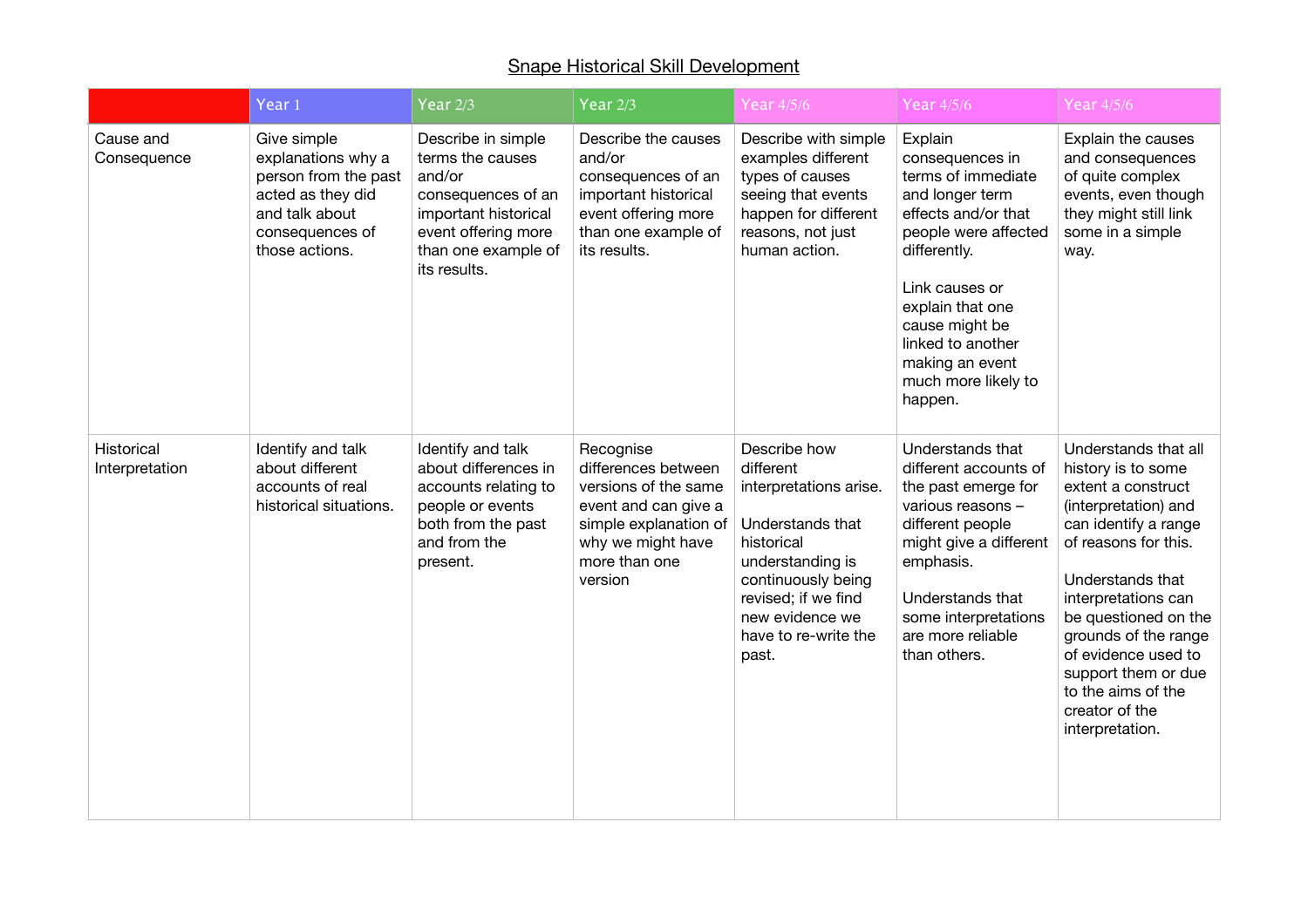|                                   | Year $1$                                                                                                                                   | Year $2/3$                                                                                    | Year $2/3$                                                                                                          | Year 4/5/6                                                                                                                                                 | Year 4/5/6                                                                                                                                                                      | Year 4/5/6                                                                                                                                                                                                                                     |
|-----------------------------------|--------------------------------------------------------------------------------------------------------------------------------------------|-----------------------------------------------------------------------------------------------|---------------------------------------------------------------------------------------------------------------------|------------------------------------------------------------------------------------------------------------------------------------------------------------|---------------------------------------------------------------------------------------------------------------------------------------------------------------------------------|------------------------------------------------------------------------------------------------------------------------------------------------------------------------------------------------------------------------------------------------|
| <b>Historical Enquiry</b>         | Talk about similarities<br>and differences<br>between two or more<br>historical sources<br>using simple<br>historical<br>terms.            | Gather information<br>from simple sources<br>to ask and answer<br>questions about<br>the past | Describe in simple<br>terms how sources<br>reveal important<br>information about the<br>past.                       | Describe and<br>question the origins<br>and purposes of<br>sources using<br>knowledge of<br>periods and<br>civilisations.<br>Asks perceptive<br>questions. | Explain with<br>examples why a<br>source might be<br>unreliable.<br>Construct simple<br>reasoned arguments<br>about aspects of<br>events, periods and<br>civilisations Studied. | Construct reasoned<br>arguments about<br>events, periods or<br>civilisations studied.                                                                                                                                                          |
| Organisation and<br>Communication | Talk about past<br>events and use<br>annotations or<br>captions to identify<br>important features of<br>picture sources,<br>artefacts etc. | Explain events and<br>actions rather than<br>just retell the story                            | Recognises that the<br>absence of certain<br>types of sources can<br>make it more difficult<br>to draw conclusions. | Know to find, select<br>and utilise suitable<br>information and<br>sources to formulate<br>and investigate<br>hypothesis.                                  | Construct simple<br>reasoned arguments<br>about aspects of<br>events, periods and<br>civilisations studied.                                                                     | Question source<br>reliability with<br>reference to the<br>period or<br>civilisation and/or the<br>provenance of a<br>source, considering<br>why different sources<br>may give conflicting<br>information and<br>offering reasons<br>for this. |